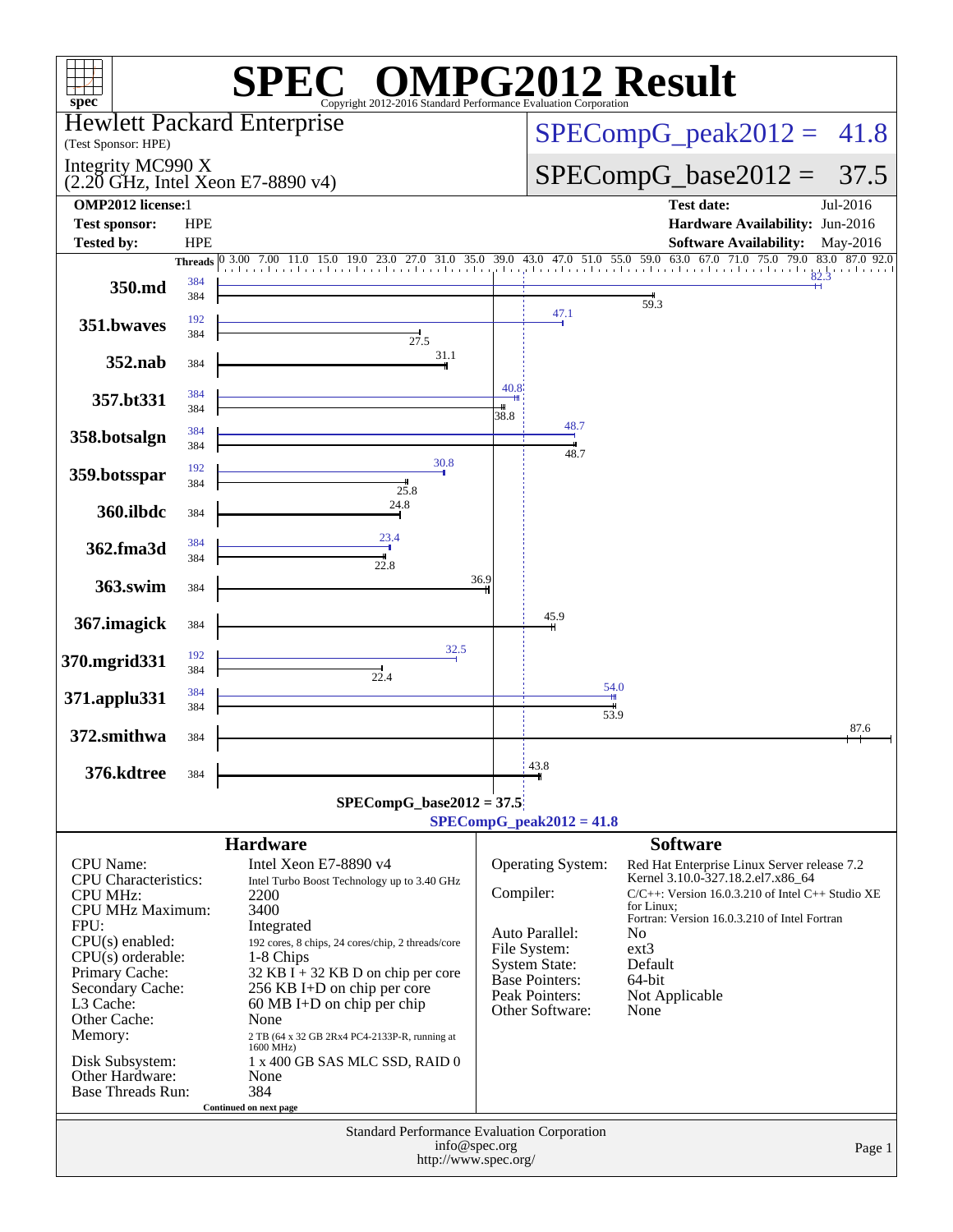

#### Hewlett Packard Enterprise

(Test Sponsor: HPE)

Integrity MC990 X

(2.20 GHz, Intel Xeon E7-8890 v4)

 $SPECompG_peak2012 = 41.8$  $SPECompG_peak2012 = 41.8$ 

 $SPECompG_base2012 = 37.5$  $SPECompG_base2012 = 37.5$ 

**[OMP2012 license:](http://www.spec.org/auto/omp2012/Docs/result-fields.html#OMP2012license)**1 **[Test date:](http://www.spec.org/auto/omp2012/Docs/result-fields.html#Testdate)** Jul-2016 **[Test sponsor:](http://www.spec.org/auto/omp2012/Docs/result-fields.html#Testsponsor)** HPE **[Hardware Availability:](http://www.spec.org/auto/omp2012/Docs/result-fields.html#HardwareAvailability)** Jun-2016

**[Tested by:](http://www.spec.org/auto/omp2012/Docs/result-fields.html#Testedby)** HPE **[Software Availability:](http://www.spec.org/auto/omp2012/Docs/result-fields.html#SoftwareAvailability)** May-2016

[Minimum Peak Threads:](http://www.spec.org/auto/omp2012/Docs/result-fields.html#MinimumPeakThreads) 192<br>Maximum Peak Threads: 384 [Maximum Peak Threads:](http://www.spec.org/auto/omp2012/Docs/result-fields.html#MaximumPeakThreads)

| <b>Results Table</b> |                        |      |       |                |       |                |       |     |                        |              |                |              |                |              |
|----------------------|------------------------|------|-------|----------------|-------|----------------|-------|-----|------------------------|--------------|----------------|--------------|----------------|--------------|
|                      | <b>Base</b>            |      |       |                |       | <b>Peak</b>    |       |     |                        |              |                |              |                |              |
| <b>Benchmark</b>     | <b>Threads Seconds</b> |      | Ratio | <b>Seconds</b> | Ratio | <b>Seconds</b> | Ratio |     | <b>Threads Seconds</b> | <b>Ratio</b> | <b>Seconds</b> | <b>Ratio</b> | <b>Seconds</b> | <b>Ratio</b> |
| 350.md               | 384                    | 78.1 | 59.3  | 77.9           | 59.4  | 78.2           | 59.2  | 384 | 56.3                   | 82.3         | 56.3           | 82.3         | 56.9           | 81.4         |
| 351.bwayes           | 384                    | 164  | 27.6  | 165            | 27.4  | 165            | 27.5  | 192 | 96.4                   | 47.0         | 96.2           | 47.1         | 96.2           | 47.1         |
| 352.nab              | 384                    | 124  | 31.3  | 125            | 31.1  | 126            | 30.9  | 384 | 124                    | 31.3         | 125            | 31.1         | 126            | 30.9         |
| 357.bt331            | 384                    | 121  | 39.1  | 122            | 38.8  | 123            | 38.6  | 384 | 117                    | 40.4         | 116            | 41.0         | <b>116</b>     | <b>40.8</b>  |
| 358.botsalgn         | 384                    | 89.7 | 48.5  | 89.0           | 48.9  | 89.3           | 48.7  | 384 | 89.4                   | 48.7         | 89.4           | 48.7         | 89.4           | 48.6         |
| 359.botsspar         | 384                    | 203  | 25.8  | 203            | 25.9  | 205            | 25.6  | 192 | 170                    | <b>30.8</b>  | 170            | 30.9         | 171            | 30.7         |
| 360.ilbdc            | 384                    | 143  | 24.9  | 144            | 24.8  | 143            | 24.8  | 384 | 143                    | 24.9         | 144            | 24.8         | 143            | 24.8         |
| 362.fma3d            | 384                    | 167  | 22.8  | 168            | 22.6  | 166            | 22.9  | 384 | 163                    | 23.3         | 162            | 23.5         | 162            | 23.4         |
| $363$ .swim          | 384                    | 122  | 37.0  | 124            | 36.5  | 123            | 36.9  | 384 | 122                    | 37.0         | 124            | 36.5         | 123            | 36.9         |
| 367.imagick          | 384                    | 153  | 45.9  | 153            | 45.9  | 155            | 45.5  | 384 | 153                    | 45.9         | 153            | 45.9         | 155            | 45.5         |
| 370.mgrid331         | 384                    | 198  | 22.3  | 197            | 22.4  | 197            | 22.4  | 192 | 136                    | 32.5         | 136            | 32.5         | 136            | 32.5         |
| 371.applu331         | 384                    | 112  | 53.9  | 112            | 54.3  | 112            | 53.9  | 384 | <b>112</b>             | 54.0         | 112            | 54.2         | 113            | 53.6         |
| 372.smithwa          | 384                    | 58.4 | 91.7  | 61.2           | 87.6  | 62.4           | 85.8  | 384 | 58.4                   | 91.7         | 61.2           | 87.6         | 62.4           | 85.8         |
| 376.kdtree           | 384                    | 103  | 43.7  | 102            | 44.0  | 103            | 43.8  | 384 | 103                    | 43.7         | 102            | 44.0         | <b>103</b>     | <b>43.8</b>  |

#### **[General Notes](http://www.spec.org/auto/omp2012/Docs/result-fields.html#GeneralNotes)**

Standard Performance Evaluation Corporation [info@spec.org](mailto:info@spec.org) <http://www.spec.org/> Page 2 ======================================================================== Power profile set with: cpupower -c all frequency-set -g performance System settings notes: Intel Turbo Boost Technology (Turbo) : Enabled Memory RAS Configuration set to Maximum Performance ======================================================================== General Notes and Enviroment variables ENV\_KMP\_AFFINITY=compact,1 ENV\_KMP\_BLOCKTIME=infinite ENV\_OMP\_NESTED=FALSE ENV\_KMP\_DETERMINISTIC\_REDUCTION=1 ENV\_OMP\_DYNAMIC=FALSE ENV\_KMP\_LIBRARY=turnaround ENV\_KMP\_SCHEDULE=static,balanced ENV\_KMP\_STACKSIZE=256M ENV\_OMP\_NESTED=FALSE ENV\_OMP\_NUM\_THREADS=384 ======================================================================== Continued on next page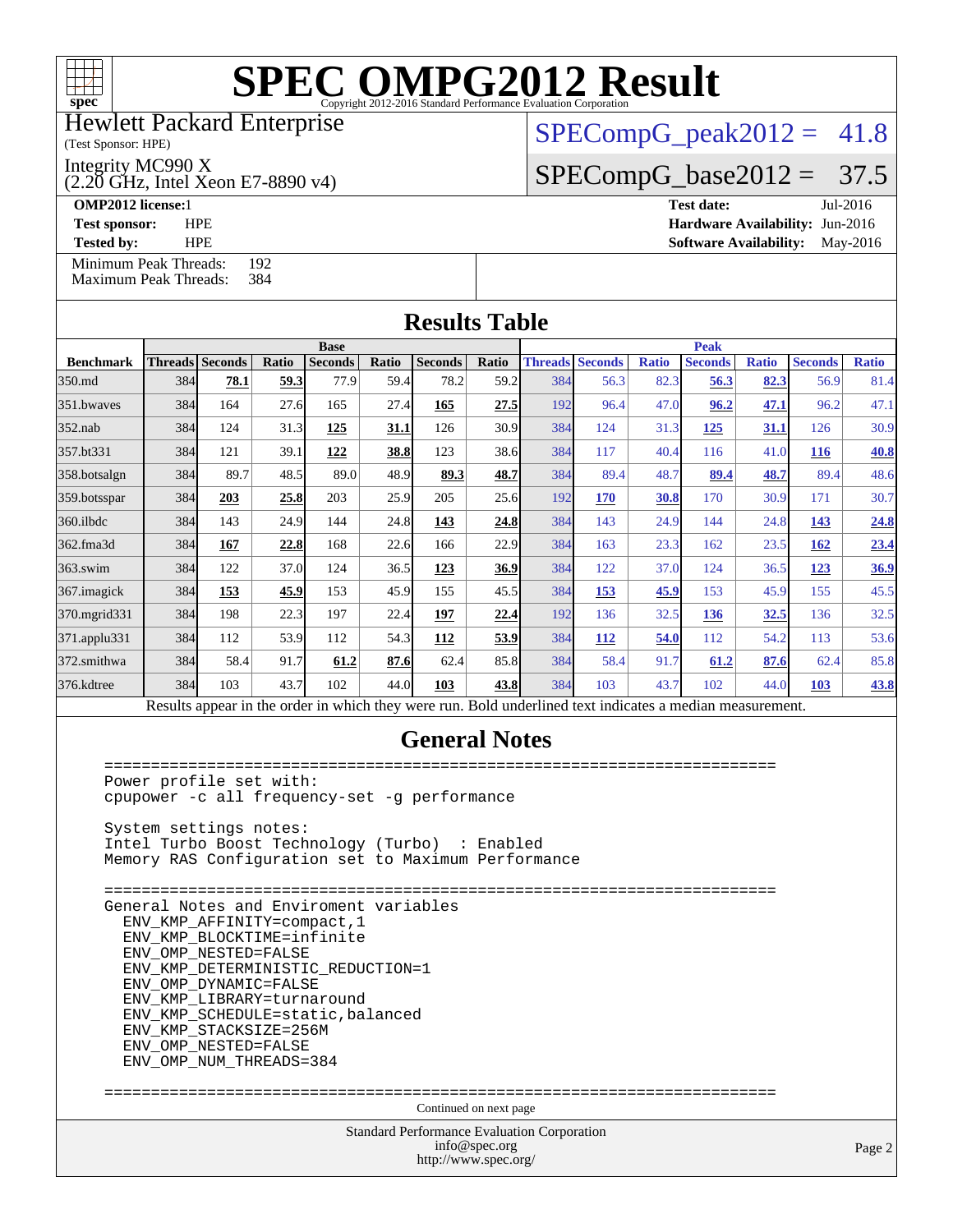

Hewlett Packard Enterprise

(Test Sponsor: HPE)

 $SPECompG_peak2012 = 41.8$  $SPECompG_peak2012 = 41.8$ 

Integrity MC990 X

(2.20 GHz, Intel Xeon E7-8890 v4)

General base OMP Library Settings

 $SPECompG_base2012 = 37.5$  $SPECompG_base2012 = 37.5$ 

**[OMP2012 license:](http://www.spec.org/auto/omp2012/Docs/result-fields.html#OMP2012license)**1 **[Test date:](http://www.spec.org/auto/omp2012/Docs/result-fields.html#Testdate)** Jul-2016 **[Test sponsor:](http://www.spec.org/auto/omp2012/Docs/result-fields.html#Testsponsor)** HPE **[Hardware Availability:](http://www.spec.org/auto/omp2012/Docs/result-fields.html#HardwareAvailability)** Jun-2016 **[Tested by:](http://www.spec.org/auto/omp2012/Docs/result-fields.html#Testedby)** HPE **[Software Availability:](http://www.spec.org/auto/omp2012/Docs/result-fields.html#SoftwareAvailability)** May-2016

#### **[General Notes \(Continued\)](http://www.spec.org/auto/omp2012/Docs/result-fields.html#GeneralNotes)**

| ENV KMP AFFINITY=compact, 1                                                   |  |
|-------------------------------------------------------------------------------|--|
| General peak OMP Library Settings<br>ENV KMP AFFINITY=compact, 1              |  |
| Per benchmark peak OMP Library Settings                                       |  |
| 351.bwaves:peak:<br>ENV KMP AFFINITY=compact, 1<br>ENV OMP SCHEDULE=static, 1 |  |
| 359.botsspar: peak:<br>ENV KMP AFFINITY=compact, 1<br>ENV OMP SCHEDULE=quided |  |
| 363.swim:peak:<br>ENV KMP AFFINITY=compact, 1                                 |  |
| 372.smithwa:peak:<br>ENV OMP SCHEDULE=static, 1                               |  |

#### **[Base Compiler Invocation](http://www.spec.org/auto/omp2012/Docs/result-fields.html#BaseCompilerInvocation)**

[C benchmarks](http://www.spec.org/auto/omp2012/Docs/result-fields.html#Cbenchmarks): [icc](http://www.spec.org/omp2012/results/res2016q3/omp2012-20160718-00079.flags.html#user_CCbase_intel_icc_a87c68a857bc5ec5362391a49d3a37a6)

[C++ benchmarks:](http://www.spec.org/auto/omp2012/Docs/result-fields.html#CXXbenchmarks) [icpc](http://www.spec.org/omp2012/results/res2016q3/omp2012-20160718-00079.flags.html#user_CXXbase_intel_icpc_2d899f8d163502b12eb4a60069f80c1c)

[Fortran benchmarks](http://www.spec.org/auto/omp2012/Docs/result-fields.html#Fortranbenchmarks): [ifort](http://www.spec.org/omp2012/results/res2016q3/omp2012-20160718-00079.flags.html#user_FCbase_intel_ifort_8a5e5e06b19a251bdeaf8fdab5d62f20)

## **[Base Portability Flags](http://www.spec.org/auto/omp2012/Docs/result-fields.html#BasePortabilityFlags)**

 350.md: [-FR](http://www.spec.org/omp2012/results/res2016q3/omp2012-20160718-00079.flags.html#user_baseFPORTABILITY350_md_f-FR) 357.bt331: [-mcmodel=medium](http://www.spec.org/omp2012/results/res2016q3/omp2012-20160718-00079.flags.html#user_basePORTABILITY357_bt331_f-mcmodel_3a41622424bdd074c4f0f2d2f224c7e5) 363.swim: [-mcmodel=medium](http://www.spec.org/omp2012/results/res2016q3/omp2012-20160718-00079.flags.html#user_basePORTABILITY363_swim_f-mcmodel_3a41622424bdd074c4f0f2d2f224c7e5) 367.imagick: [-std=c99](http://www.spec.org/omp2012/results/res2016q3/omp2012-20160718-00079.flags.html#user_baseCPORTABILITY367_imagick_f-std_2ec6533b6e06f1c4a6c9b78d9e9cde24) 370.mgrid331: [-mcmodel=medium](http://www.spec.org/omp2012/results/res2016q3/omp2012-20160718-00079.flags.html#user_baseFPORTABILITY370_mgrid331_f-mcmodel_3a41622424bdd074c4f0f2d2f224c7e5)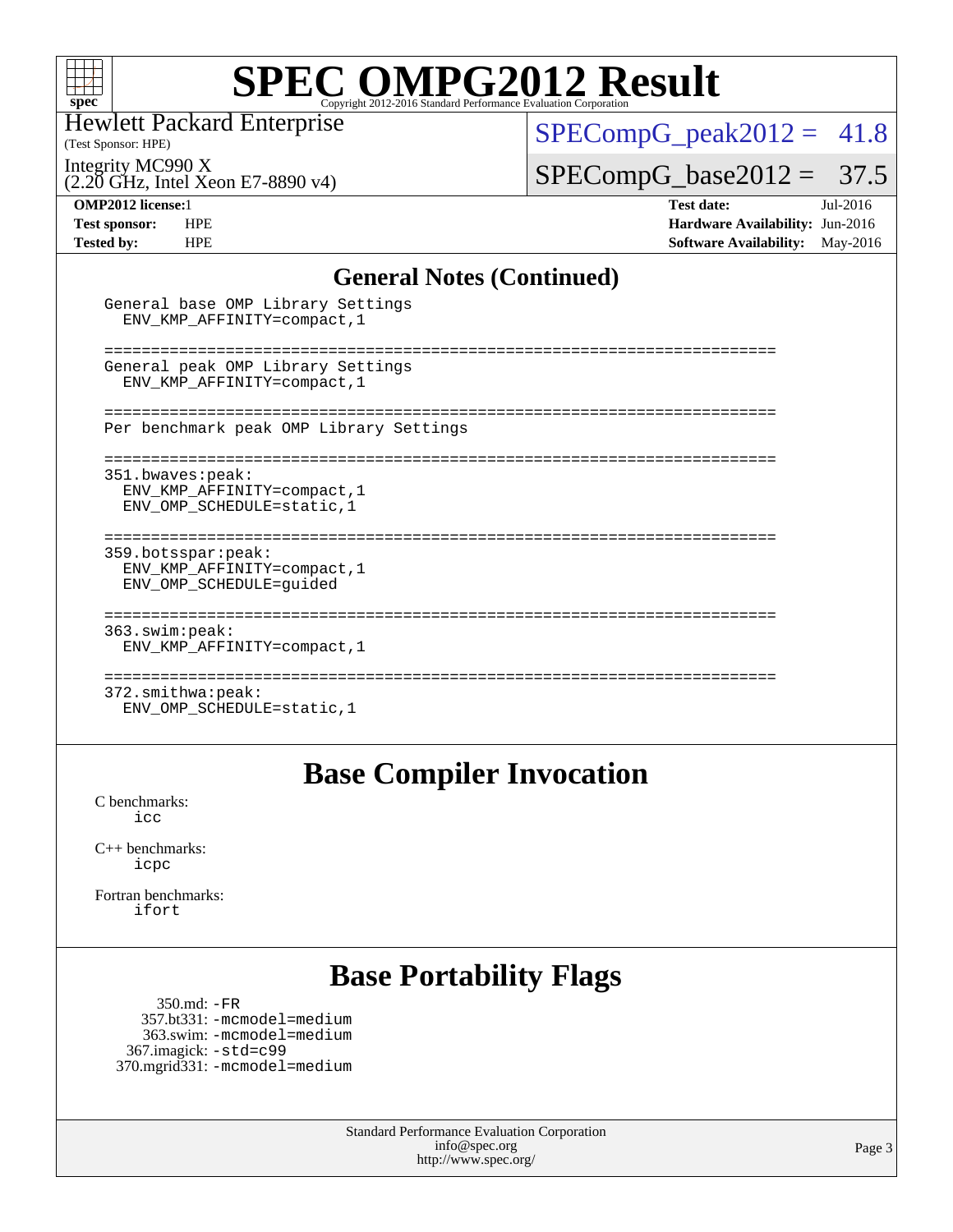

Hewlett Packard Enterprise

(Test Sponsor: HPE)

 $SPECompG_peak2012 = 41.8$  $SPECompG_peak2012 = 41.8$ 

Integrity MC990 X

(2.20 GHz, Intel Xeon E7-8890 v4)

**[Tested by:](http://www.spec.org/auto/omp2012/Docs/result-fields.html#Testedby)** HPE **[Software Availability:](http://www.spec.org/auto/omp2012/Docs/result-fields.html#SoftwareAvailability)** May-2016

 $SPECompG_base2012 = 37.5$  $SPECompG_base2012 = 37.5$ **[OMP2012 license:](http://www.spec.org/auto/omp2012/Docs/result-fields.html#OMP2012license)**1 **[Test date:](http://www.spec.org/auto/omp2012/Docs/result-fields.html#Testdate)** Jul-2016 **[Test sponsor:](http://www.spec.org/auto/omp2012/Docs/result-fields.html#Testsponsor)** HPE **[Hardware Availability:](http://www.spec.org/auto/omp2012/Docs/result-fields.html#HardwareAvailability)** Jun-2016

### **[Base Optimization Flags](http://www.spec.org/auto/omp2012/Docs/result-fields.html#BaseOptimizationFlags)**

[C benchmarks](http://www.spec.org/auto/omp2012/Docs/result-fields.html#Cbenchmarks): [-O3](http://www.spec.org/omp2012/results/res2016q3/omp2012-20160718-00079.flags.html#user_CCbase_f-O3) [-openmp](http://www.spec.org/omp2012/results/res2016q3/omp2012-20160718-00079.flags.html#user_CCbase_f-openmp) [-ipo](http://www.spec.org/omp2012/results/res2016q3/omp2012-20160718-00079.flags.html#user_CCbase_f-ipo_84062ab53814f613187d02344b8f49a7) [-xCORE-AVX2](http://www.spec.org/omp2012/results/res2016q3/omp2012-20160718-00079.flags.html#user_CCbase_f-xAVX2_5f5fc0cbe2c9f62c816d3e45806c70d7) [-ansi-alias](http://www.spec.org/omp2012/results/res2016q3/omp2012-20160718-00079.flags.html#user_CCbase_f-ansi-alias) [C++ benchmarks:](http://www.spec.org/auto/omp2012/Docs/result-fields.html#CXXbenchmarks) [-O3](http://www.spec.org/omp2012/results/res2016q3/omp2012-20160718-00079.flags.html#user_CXXbase_f-O3) [-openmp](http://www.spec.org/omp2012/results/res2016q3/omp2012-20160718-00079.flags.html#user_CXXbase_f-openmp) [-ipo](http://www.spec.org/omp2012/results/res2016q3/omp2012-20160718-00079.flags.html#user_CXXbase_f-ipo_84062ab53814f613187d02344b8f49a7) [-xCORE-AVX2](http://www.spec.org/omp2012/results/res2016q3/omp2012-20160718-00079.flags.html#user_CXXbase_f-xAVX2_5f5fc0cbe2c9f62c816d3e45806c70d7) [-ansi-alias](http://www.spec.org/omp2012/results/res2016q3/omp2012-20160718-00079.flags.html#user_CXXbase_f-ansi-alias) [Fortran benchmarks](http://www.spec.org/auto/omp2012/Docs/result-fields.html#Fortranbenchmarks): 350.md: [-O3](http://www.spec.org/omp2012/results/res2016q3/omp2012-20160718-00079.flags.html#user_baseOPTIMIZE350_md_f-O3) [-openmp](http://www.spec.org/omp2012/results/res2016q3/omp2012-20160718-00079.flags.html#user_baseOPTIMIZE350_md_f-openmp) [-ipo](http://www.spec.org/omp2012/results/res2016q3/omp2012-20160718-00079.flags.html#user_baseOPTIMIZE350_md_f-ipo_84062ab53814f613187d02344b8f49a7) [-xCORE-AVX2](http://www.spec.org/omp2012/results/res2016q3/omp2012-20160718-00079.flags.html#user_baseOPTIMIZE350_md_f-xAVX2_5f5fc0cbe2c9f62c816d3e45806c70d7) [-align array64byte](http://www.spec.org/omp2012/results/res2016q3/omp2012-20160718-00079.flags.html#user_baseFOPTIMIZE350_md_f-align_c9377f996e966d652baaf753401d4725) [-fp-model strict](http://www.spec.org/omp2012/results/res2016q3/omp2012-20160718-00079.flags.html#user_baseFOPTIMIZE350_md_f-fp-model_aee965c1c69e9213783f4e8f5bf0a1d3) 351.bwaves: Same as 350.md 357.bt331: Same as 350.md 360.ilbdc: Same as 350.md 362.fma3d: Same as 350.md 363.swim: Same as 350.md 370.mgrid331: [-O3](http://www.spec.org/omp2012/results/res2016q3/omp2012-20160718-00079.flags.html#user_baseOPTIMIZE370_mgrid331_f-O3) [-openmp](http://www.spec.org/omp2012/results/res2016q3/omp2012-20160718-00079.flags.html#user_baseOPTIMIZE370_mgrid331_f-openmp) [-ipo](http://www.spec.org/omp2012/results/res2016q3/omp2012-20160718-00079.flags.html#user_baseOPTIMIZE370_mgrid331_f-ipo_84062ab53814f613187d02344b8f49a7) [-xCORE-AVX2](http://www.spec.org/omp2012/results/res2016q3/omp2012-20160718-00079.flags.html#user_baseOPTIMIZE370_mgrid331_f-xAVX2_5f5fc0cbe2c9f62c816d3e45806c70d7) [-fp-model strict](http://www.spec.org/omp2012/results/res2016q3/omp2012-20160718-00079.flags.html#user_baseFOPTIMIZE370_mgrid331_f-fp-model_aee965c1c69e9213783f4e8f5bf0a1d3) 371.applu331: Same as 350.md

#### **[Peak Compiler Invocation](http://www.spec.org/auto/omp2012/Docs/result-fields.html#PeakCompilerInvocation)**

[C benchmarks](http://www.spec.org/auto/omp2012/Docs/result-fields.html#Cbenchmarks): [icc](http://www.spec.org/omp2012/results/res2016q3/omp2012-20160718-00079.flags.html#user_CCpeak_intel_icc_a87c68a857bc5ec5362391a49d3a37a6)

[C++ benchmarks:](http://www.spec.org/auto/omp2012/Docs/result-fields.html#CXXbenchmarks) [icpc](http://www.spec.org/omp2012/results/res2016q3/omp2012-20160718-00079.flags.html#user_CXXpeak_intel_icpc_2d899f8d163502b12eb4a60069f80c1c)

[Fortran benchmarks](http://www.spec.org/auto/omp2012/Docs/result-fields.html#Fortranbenchmarks): [ifort](http://www.spec.org/omp2012/results/res2016q3/omp2012-20160718-00079.flags.html#user_FCpeak_intel_ifort_8a5e5e06b19a251bdeaf8fdab5d62f20)

## **[Peak Portability Flags](http://www.spec.org/auto/omp2012/Docs/result-fields.html#PeakPortabilityFlags)**

```
 350.md: -FR
   357.bt331: -mcmodel=medium
   363.swim: -mcmodel=medium
 367.imagick: -std=c99
370.mgrid331: -mcmodel=medium
```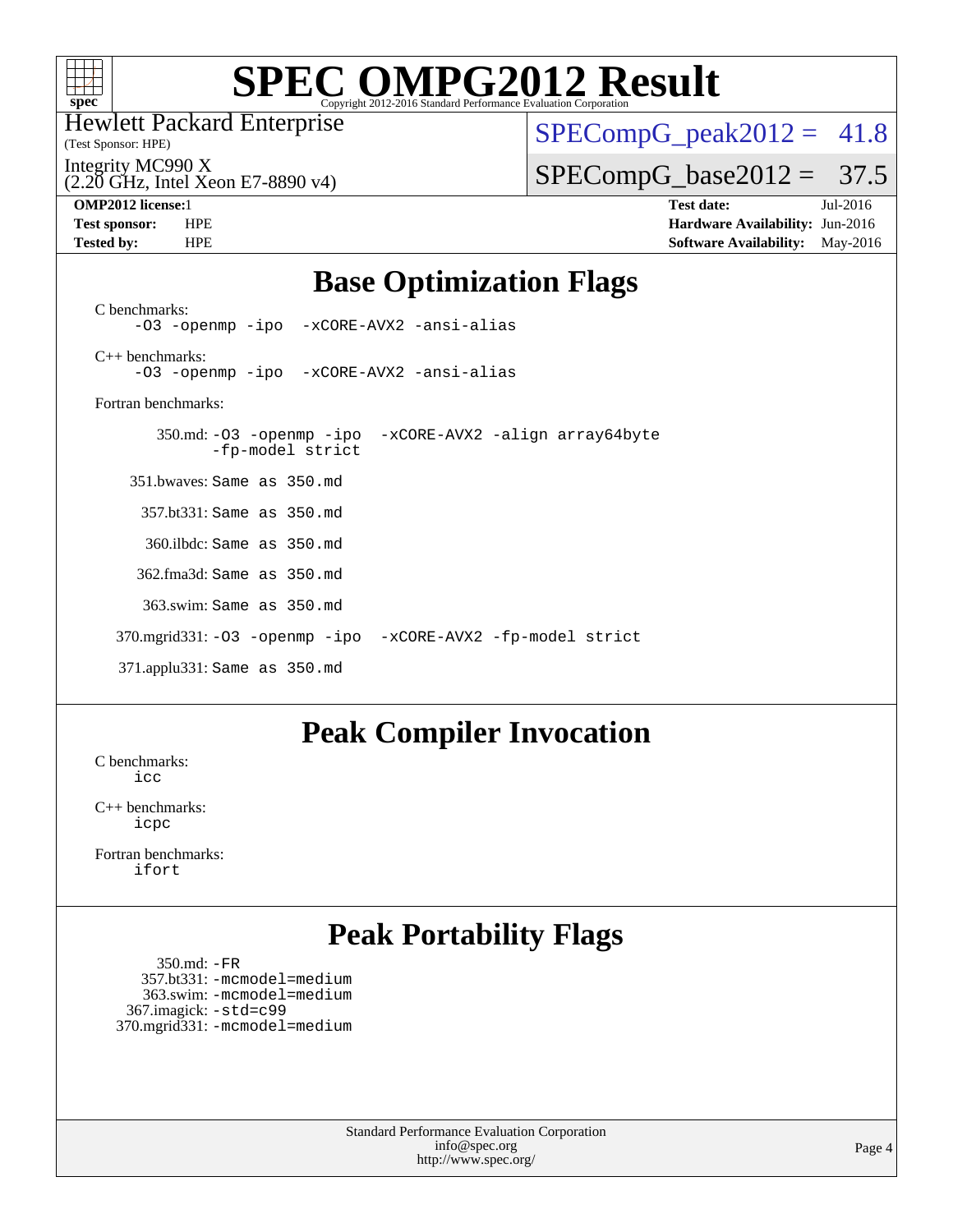

Hewlett Packard Enterprise

(Test Sponsor: HPE)

 $SPECompG_peak2012 = 41.8$  $SPECompG_peak2012 = 41.8$ 

Integrity MC990 X

(2.20 GHz, Intel Xeon E7-8890 v4)

**[Tested by:](http://www.spec.org/auto/omp2012/Docs/result-fields.html#Testedby)** HPE **[Software Availability:](http://www.spec.org/auto/omp2012/Docs/result-fields.html#SoftwareAvailability)** May-2016

 $SPECompG_base2012 = 37.5$  $SPECompG_base2012 = 37.5$ **[OMP2012 license:](http://www.spec.org/auto/omp2012/Docs/result-fields.html#OMP2012license)**1 **[Test date:](http://www.spec.org/auto/omp2012/Docs/result-fields.html#Testdate)** Jul-2016 **[Test sponsor:](http://www.spec.org/auto/omp2012/Docs/result-fields.html#Testsponsor)** HPE **[Hardware Availability:](http://www.spec.org/auto/omp2012/Docs/result-fields.html#HardwareAvailability)** Jun-2016

## **[Peak Optimization Flags](http://www.spec.org/auto/omp2012/Docs/result-fields.html#PeakOptimizationFlags)**

[C benchmarks](http://www.spec.org/auto/omp2012/Docs/result-fields.html#Cbenchmarks):

352.nab: basepeak = yes

358.botsalgn: [-O3](http://www.spec.org/omp2012/results/res2016q3/omp2012-20160718-00079.flags.html#user_peakOPTIMIZE358_botsalgn_f-O3) [-openmp](http://www.spec.org/omp2012/results/res2016q3/omp2012-20160718-00079.flags.html#user_peakOPTIMIZE358_botsalgn_f-openmp) [-ipo](http://www.spec.org/omp2012/results/res2016q3/omp2012-20160718-00079.flags.html#user_peakOPTIMIZE358_botsalgn_f-ipo_84062ab53814f613187d02344b8f49a7) [-xCORE-AVX2](http://www.spec.org/omp2012/results/res2016q3/omp2012-20160718-00079.flags.html#user_peakOPTIMIZE358_botsalgn_f-xAVX2_5f5fc0cbe2c9f62c816d3e45806c70d7) [-fno-alias](http://www.spec.org/omp2012/results/res2016q3/omp2012-20160718-00079.flags.html#user_peakOPTIMIZE358_botsalgn_f-no-alias_694e77f6c5a51e658e82ccff53a9e63a) [-ansi-alias](http://www.spec.org/omp2012/results/res2016q3/omp2012-20160718-00079.flags.html#user_peakCOPTIMIZE358_botsalgn_f-ansi-alias)

359.botsspar: Same as 358.botsalgn

367.imagick: basepeak = yes

372.smithwa: basepeak = yes

[C++ benchmarks:](http://www.spec.org/auto/omp2012/Docs/result-fields.html#CXXbenchmarks)

376.kdtree: basepeak = yes

[Fortran benchmarks](http://www.spec.org/auto/omp2012/Docs/result-fields.html#Fortranbenchmarks):

 350.md: [-O3](http://www.spec.org/omp2012/results/res2016q3/omp2012-20160718-00079.flags.html#user_peakOPTIMIZE350_md_f-O3) [-openmp](http://www.spec.org/omp2012/results/res2016q3/omp2012-20160718-00079.flags.html#user_peakOPTIMIZE350_md_f-openmp) [-ipo](http://www.spec.org/omp2012/results/res2016q3/omp2012-20160718-00079.flags.html#user_peakOPTIMIZE350_md_f-ipo_84062ab53814f613187d02344b8f49a7) [-xCORE-AVX2](http://www.spec.org/omp2012/results/res2016q3/omp2012-20160718-00079.flags.html#user_peakOPTIMIZE350_md_f-xAVX2_5f5fc0cbe2c9f62c816d3e45806c70d7) [-fno-alias](http://www.spec.org/omp2012/results/res2016q3/omp2012-20160718-00079.flags.html#user_peakOPTIMIZE350_md_f-no-alias_694e77f6c5a51e658e82ccff53a9e63a) [-opt-malloc-options=1](http://www.spec.org/omp2012/results/res2016q3/omp2012-20160718-00079.flags.html#user_peakOPTIMIZE350_md_f-opt-malloc-options_d882ffc6ff87e51efe45f9a5190004b0) [-fp-model fast=2](http://www.spec.org/omp2012/results/res2016q3/omp2012-20160718-00079.flags.html#user_peakFOPTIMIZE350_md_f-fp-model_a7fb8ccb7275e23f0079632c153cfcab) [-no-prec-div](http://www.spec.org/omp2012/results/res2016q3/omp2012-20160718-00079.flags.html#user_peakFOPTIMIZE350_md_f-no-prec-div) [-no-prec-sqrt](http://www.spec.org/omp2012/results/res2016q3/omp2012-20160718-00079.flags.html#user_peakFOPTIMIZE350_md_f-no-prec-sqrt) [-align array64byte](http://www.spec.org/omp2012/results/res2016q3/omp2012-20160718-00079.flags.html#user_peakFOPTIMIZE350_md_f-align_c9377f996e966d652baaf753401d4725)

 351.bwaves: [-O3](http://www.spec.org/omp2012/results/res2016q3/omp2012-20160718-00079.flags.html#user_peakOPTIMIZE351_bwaves_f-O3) [-openmp](http://www.spec.org/omp2012/results/res2016q3/omp2012-20160718-00079.flags.html#user_peakOPTIMIZE351_bwaves_f-openmp) [-ipo](http://www.spec.org/omp2012/results/res2016q3/omp2012-20160718-00079.flags.html#user_peakOPTIMIZE351_bwaves_f-ipo_84062ab53814f613187d02344b8f49a7) [-xCORE-AVX2](http://www.spec.org/omp2012/results/res2016q3/omp2012-20160718-00079.flags.html#user_peakOPTIMIZE351_bwaves_f-xAVX2_5f5fc0cbe2c9f62c816d3e45806c70d7) [-fno-alias](http://www.spec.org/omp2012/results/res2016q3/omp2012-20160718-00079.flags.html#user_peakOPTIMIZE351_bwaves_f-no-alias_694e77f6c5a51e658e82ccff53a9e63a) [-fp-model fast=2](http://www.spec.org/omp2012/results/res2016q3/omp2012-20160718-00079.flags.html#user_peakFOPTIMIZE351_bwaves_f-fp-model_a7fb8ccb7275e23f0079632c153cfcab) [-no-prec-div](http://www.spec.org/omp2012/results/res2016q3/omp2012-20160718-00079.flags.html#user_peakFOPTIMIZE351_bwaves_f-no-prec-div) [-no-prec-sqrt](http://www.spec.org/omp2012/results/res2016q3/omp2012-20160718-00079.flags.html#user_peakFOPTIMIZE351_bwaves_f-no-prec-sqrt) [-align array64byte](http://www.spec.org/omp2012/results/res2016q3/omp2012-20160718-00079.flags.html#user_peakFOPTIMIZE351_bwaves_f-align_c9377f996e966d652baaf753401d4725)

357.bt331: Same as 351.bwaves

360.ilbdc: basepeak = yes

 362.fma3d: [-O3](http://www.spec.org/omp2012/results/res2016q3/omp2012-20160718-00079.flags.html#user_peakOPTIMIZE362_fma3d_f-O3) [-openmp](http://www.spec.org/omp2012/results/res2016q3/omp2012-20160718-00079.flags.html#user_peakOPTIMIZE362_fma3d_f-openmp) [-ipo](http://www.spec.org/omp2012/results/res2016q3/omp2012-20160718-00079.flags.html#user_peakOPTIMIZE362_fma3d_f-ipo_84062ab53814f613187d02344b8f49a7) [-xCORE-AVX2](http://www.spec.org/omp2012/results/res2016q3/omp2012-20160718-00079.flags.html#user_peakOPTIMIZE362_fma3d_f-xAVX2_5f5fc0cbe2c9f62c816d3e45806c70d7) [-fno-alias](http://www.spec.org/omp2012/results/res2016q3/omp2012-20160718-00079.flags.html#user_peakOPTIMIZE362_fma3d_f-no-alias_694e77f6c5a51e658e82ccff53a9e63a) [-align array64byte](http://www.spec.org/omp2012/results/res2016q3/omp2012-20160718-00079.flags.html#user_peakFOPTIMIZE362_fma3d_f-align_c9377f996e966d652baaf753401d4725)

 $363$ .swim: basepeak = yes

 370.mgrid331: [-O3](http://www.spec.org/omp2012/results/res2016q3/omp2012-20160718-00079.flags.html#user_peakOPTIMIZE370_mgrid331_f-O3) [-openmp](http://www.spec.org/omp2012/results/res2016q3/omp2012-20160718-00079.flags.html#user_peakOPTIMIZE370_mgrid331_f-openmp) [-ipo](http://www.spec.org/omp2012/results/res2016q3/omp2012-20160718-00079.flags.html#user_peakOPTIMIZE370_mgrid331_f-ipo_84062ab53814f613187d02344b8f49a7) [-xCORE-AVX2](http://www.spec.org/omp2012/results/res2016q3/omp2012-20160718-00079.flags.html#user_peakOPTIMIZE370_mgrid331_f-xAVX2_5f5fc0cbe2c9f62c816d3e45806c70d7) [-fno-alias](http://www.spec.org/omp2012/results/res2016q3/omp2012-20160718-00079.flags.html#user_peakOPTIMIZE370_mgrid331_f-no-alias_694e77f6c5a51e658e82ccff53a9e63a) [-opt-malloc-options=3](http://www.spec.org/omp2012/results/res2016q3/omp2012-20160718-00079.flags.html#user_peakOPTIMIZE370_mgrid331_f-opt-malloc-options_13ab9b803cf986b4ee62f0a5998c2238) [-fp-model strict](http://www.spec.org/omp2012/results/res2016q3/omp2012-20160718-00079.flags.html#user_peakFOPTIMIZE370_mgrid331_f-fp-model_aee965c1c69e9213783f4e8f5bf0a1d3)

371.applu331: [-O3](http://www.spec.org/omp2012/results/res2016q3/omp2012-20160718-00079.flags.html#user_peakOPTIMIZE371_applu331_f-O3) [-openmp](http://www.spec.org/omp2012/results/res2016q3/omp2012-20160718-00079.flags.html#user_peakOPTIMIZE371_applu331_f-openmp) [-ipo](http://www.spec.org/omp2012/results/res2016q3/omp2012-20160718-00079.flags.html#user_peakOPTIMIZE371_applu331_f-ipo_84062ab53814f613187d02344b8f49a7) [-xCORE-AVX2](http://www.spec.org/omp2012/results/res2016q3/omp2012-20160718-00079.flags.html#user_peakOPTIMIZE371_applu331_f-xAVX2_5f5fc0cbe2c9f62c816d3e45806c70d7) [-align array64byte](http://www.spec.org/omp2012/results/res2016q3/omp2012-20160718-00079.flags.html#user_peakFOPTIMIZE371_applu331_f-align_c9377f996e966d652baaf753401d4725)

The flags files that were used to format this result can be browsed at

<http://www.spec.org/omp2012/flags/HP-Platform-Flags-Intel-V1.2-Integrity-revD.20160804.html> <http://www.spec.org/omp2012/flags/hp-ic16.0.2-linux64.v1.html>

You can also download the XML flags sources by saving the following links: <http://www.spec.org/omp2012/flags/HP-Platform-Flags-Intel-V1.2-Integrity-revD.20160804.xml> <http://www.spec.org/omp2012/flags/hp-ic16.0.2-linux64.v1.xml>